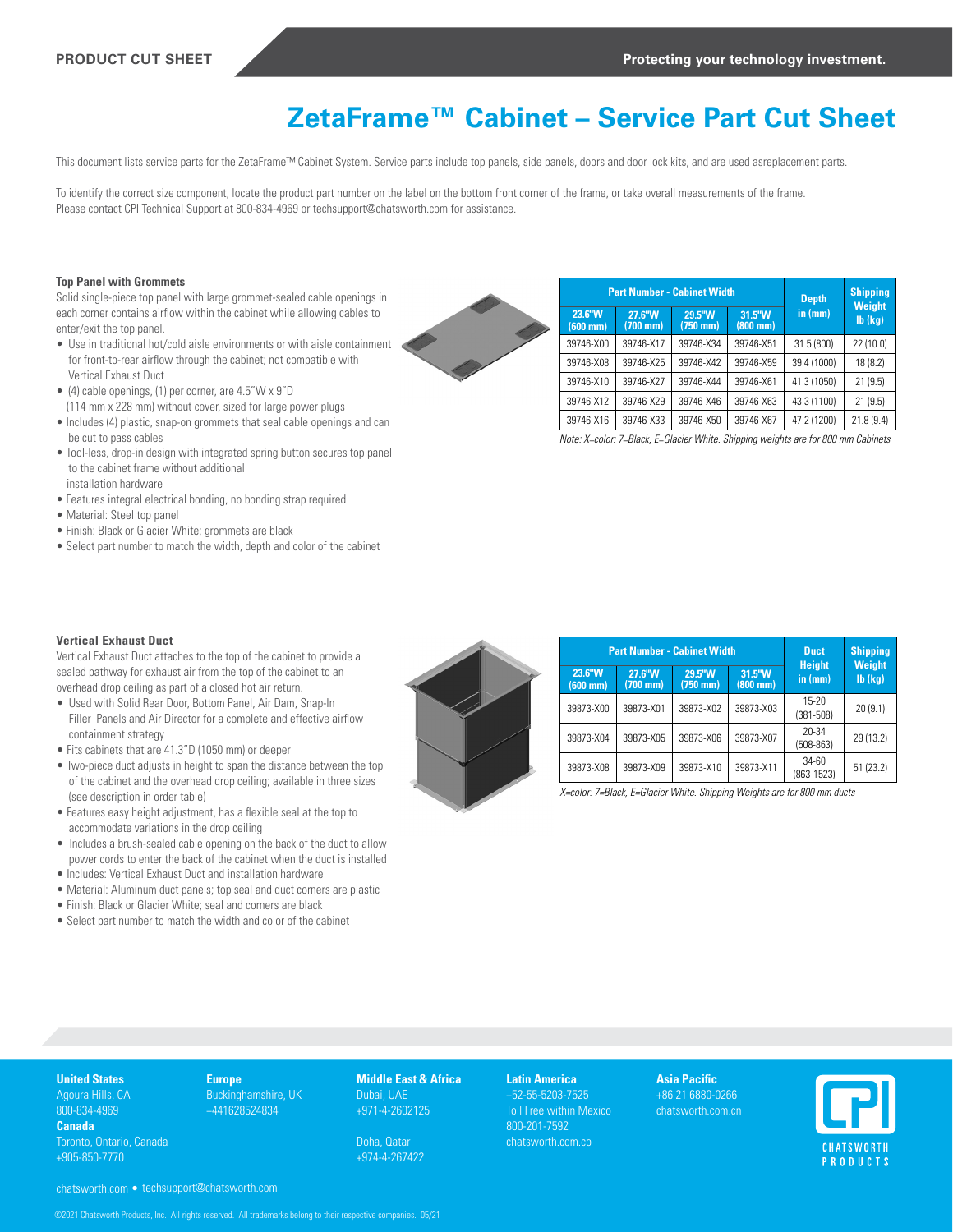# **ZetaFrame™ Cabinet – Service Part Cut Sheet**

## **Single Perforated Front Door**

- 78% perforation provides maximum airflow
- Universal mounting location allows use on the front or rear of cabinet frame
- Reversible to open from the right or left, must move hinges/latch
- Opens 120° when cabinets are bayed, 145° when stand alone
- Hinge pins allow quick and easy tool-less removal of the door for maintenance access
- Features integral bonding, no additional ground straps required
- Uses Single-Point Latch Kit (ordered separately)
- Includes door and hinges
- Material: Steel
- Finish: Black or Glacier White



|                                | <b>Part Number - Cabinet Width</b> |                      |                              | <b>Height</b> | <b>Shipping</b>                |
|--------------------------------|------------------------------------|----------------------|------------------------------|---------------|--------------------------------|
| 23.6"W<br>$(600 \, \text{mm})$ | 27.6"W<br>$(700 \, \text{mm})$     | 29.5"W<br>$(750$ mm) | 31.5"W<br>$(800 \text{ mm})$ | (U)           | <b>Weight</b><br>$Ib$ ( $kq$ ) |
| 39780-X00                      | 39780-X11                          | 39780-X33            | 39780-X22                    | 47U           | 40.6 (18.6)                    |
| 39780-X03                      | 39780-X14                          | 39780-X36            | 39780-X25                    | 45U           | 41.4 (18.8)                    |
| 39780-X06                      | 39780-X17                          | 39780-X39            | 39780-X28                    | 48U           | 42.2 (19.2)                    |
| 39780-X10                      | 39780-X21                          | 39780-X43            | 39780-X32                    | 52U           | 43 (19.5)                      |

*Note: X=color: 7=Black, E=Glacier White. Shipping weights are for 800 mm doors*

#### **Double Perforated Rear Door**

- 78% perforation provides maximum airflow compatible with Vertical Exhaust Duct
- Opens to 180° when bayed or not bayed
- Features integral bonding, no additional ground straps required
- Uses 3-Point Latch Kit (ordered separately)
- Includes door and hinges.
- Material: Steel
- Finish: Black or Glacier White



|                              | <b>Part Number - Cabinet Width</b> |                              |                                | <b>Height</b><br>(U) | <b>Shipping</b><br><b>Weight</b> |
|------------------------------|------------------------------------|------------------------------|--------------------------------|----------------------|----------------------------------|
| 23.6"W<br>$(600 \text{ mm})$ | 27.6"W<br>$(700 \text{ mm})$       | 29.5"W<br>$(750 \text{ mm})$ | 31.5"W<br>$(800 \, \text{mm})$ |                      | $Ib$ ( $kq$ )                    |
| 39861-X00                    | 39861-X11                          | 39861-X33                    | 39861-X22                      | 47U                  | 41.4 (18.8)                      |
| 39861-X03                    | 39861-X14                          | 39861-X36                    | 39861-X25                      | 45U                  | 42.2 (19.2)                      |
| 39861-X06                    | 39861-X17                          | 39861-X39                    | 39861-X28                      | 48U                  | 43 (19.5)                        |
| 39861-X10                    | 39861-X21                          | 39861-X43                    | 39861-X32                      | 52U                  | 43.8 (19.9)                      |

*Note: X=color: 7=Black, E=Glacier White. Shipping weights are for 800 mm doors*

### **Single Solid Rear Door**

- Low profile, flat, solid metal door with perimeter seal
- Recommended for use as the rear door with Vertical Exhaust Duct, Bottom Panel and Air Dam, as part of the CPI Passive Cooling Solution to capture and guide exhaust air away from the cabinet
- Universal mounting location allows use on the front or rear of the cabinet
- Can be attached to the cabinet to swing open to the left or right
- Uses 3-Point Latch Kit (ordered separately)
- Opens beyond 180° when cabinets are bayed or standalone
- Hinge pins allow quick and easy tool-less removal of the door for maintenance access
- Includes door and hinges
- Features integral bonding, no additional ground straps required
- Material: Steel
- Finish: Black or Glacier White

|                                |                              | <b>Part Number - Cabinet Width</b> |                                | <b>Height</b><br>(U) | <b>Shipping</b><br><b>Weight</b> |
|--------------------------------|------------------------------|------------------------------------|--------------------------------|----------------------|----------------------------------|
| 23.6"W<br>$(600 \, \text{mm})$ | 27.6"W<br>$(700 \text{ mm})$ | 29.5"W<br>$(750 \text{ mm})$       | 31.5"W<br>$(800 \, \text{mm})$ |                      | $Ib$ ( $kq$ )                    |
| 39868-X00                      | 39868-X11                    | 39868-X33                          | 39868-X22                      | 47U                  | 41.4 (18.8)                      |
| 39868-X03                      | 39868-X14                    | 39868-X36                          | 39868-X25                      | 45U                  | 42.2 (19.2)                      |
| 39868-X06                      | 39868-X17                    | 39868-X39                          | 39868-X28                      | 48U                  | 43 (19.5)                        |
| 39868-X10                      | 39868-X21                    | 39868-X43                          | 39868-X32                      | 5211                 | 43.8 (19.9)                      |

*Note: X=color: 7=Black, E=Glacier White. Shipping weights are for 800 mm doors*

**For electronic lock upgrade, contact Technical Support at [techsupport@chatsworth.com](mailto:techsupport%40chatsworth.com?subject=)**

## **United States** Agoura Hills, CA

800-834-4969 **Canada** Toronto, Ontario, Canada

+905-850-7770

**Europe** Buckinghamshire, UK +441628524834

**Middle East & Africa** Dubai, UAE +971-4-2602125

Doha, Qatar +974-4-267422 **Latin America**  +52-55-5203-7525 Toll Free within Mexico 800-201-7592 chatsworth.com.co

**Asia Pacific** +86 21 6880-0266 chatsworth.com.cn



chatsworth.com • techsupport@chatsworth.com

©2021 Chatsworth Products, Inc. All rights reserved. All trademarks belong to their respective companies. 05/21